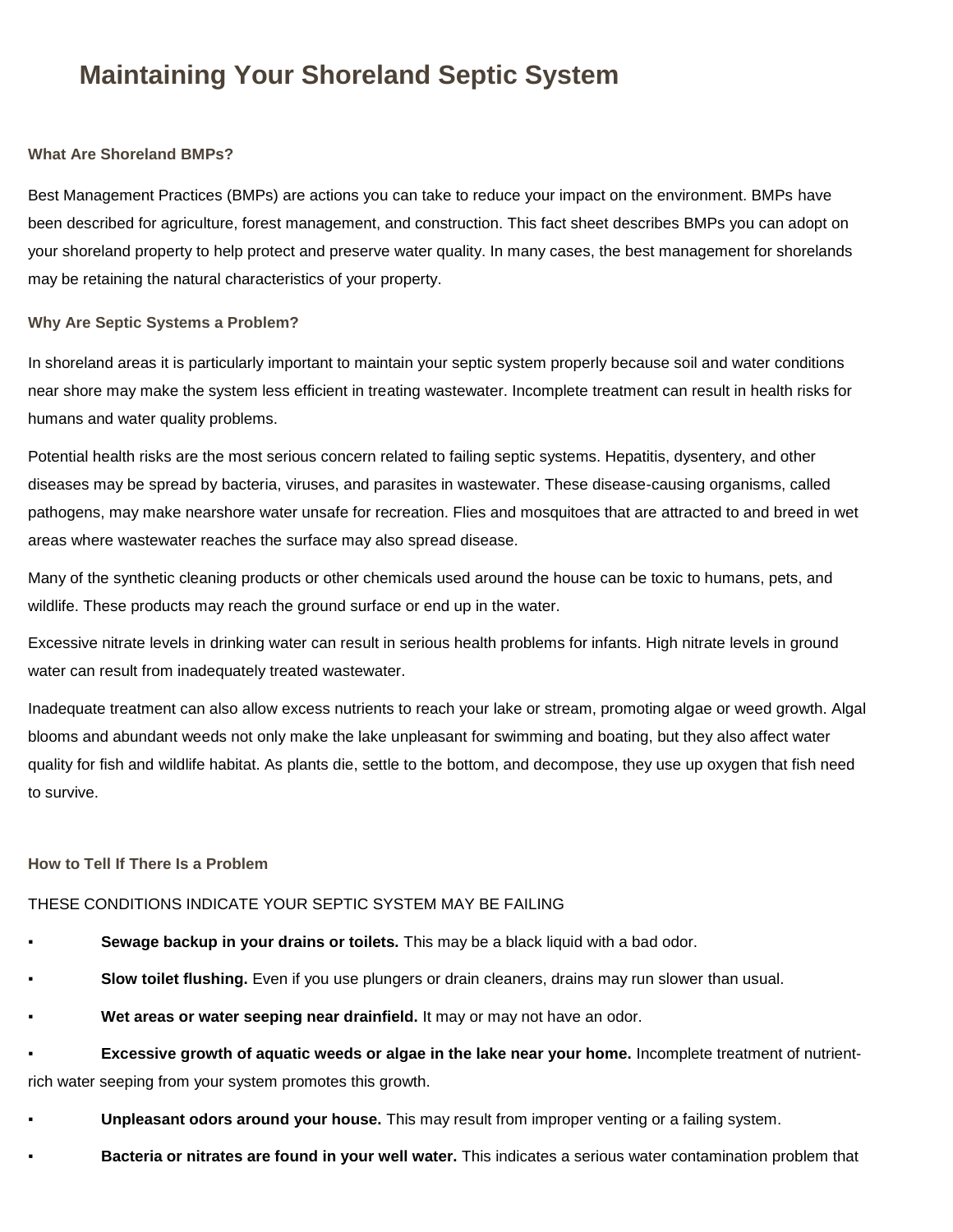may come from your own or a neighbor's failing system.

#### ▪ **Biodegradable dye flushed through the system shows up in the lake or river.**

**Long-term BmPs**

The only practical long-term solution may be to upgrade your septic system by redesigning and replacing part or all of it. This work must be done by a registered contractor or a business licensed to design and install individual sewage treatment systems. In many counties, a permit is required for all new construction and replacement.

When remodeling your home or cabin, be sure to expand the capability of your septic system to meet the new demands that will be placed on it. Also, be sure to preserve enough undeveloped space on your property for future expansion of the drainfield.

**How to Keep Your System in Shape**

Here are several BMPs you can follow to keep your septic system in good working order to protect your lake or river.

## **Household habits**

**Conserve water.** Excessive water use is the most common cause of septic failure, so reduce water used for bathing, laundry, and flushing the toilet.

**Identify and repair** leaking pipes, sticking float valves in toilets, and dripping faucets to reduce water waste. A dripping faucet can waste 15-20 gallons per day.

**Shorten shower times and choose showers over baths** to minimize wasted water. A full bath uses 50-60 gallons, while a shower uses only about 5 gallons per minute. Of course, a 20-minute shower is not a savings over a bath.

**Install low-volume toilets and low-flow showerheads.** Typical toilets use 5-6 gallons per flush, providing nearly half the wastewater from a house. Flush toilets using 11/2 gallons of water are available.

Keep a container of drinking water in the refrigerator. This saves having to run water until it's cold.

▪ **Use toilet tissue that breaks up easily when wet** to help prevent clogging. To test tissue quality, place a piece in a jar half full of water and shake. If the tissue breaks up easily, it is suitable. The color of tissue has no effect on septic system action.

**Do not use the toilet as a wastebasket.** Don't flush facial tissue, diapers, tampons, or any kind of plastic down the drain.

**Eliminate the use of garbage disposals.** Ground-up garbage does not decompose easily, causes rapid buildup of solids in the tank, and may move out of the tank into the drainfield, clogging distribution pipes and soil pores. If you have a disposal--don't use it. When building or remodeling--don't install one.

Never put coffee grounds down your drain.

**Dispose of household hazardous waste properly.** See fact sheet #14 for additional tips on reducing household hazardous waste.